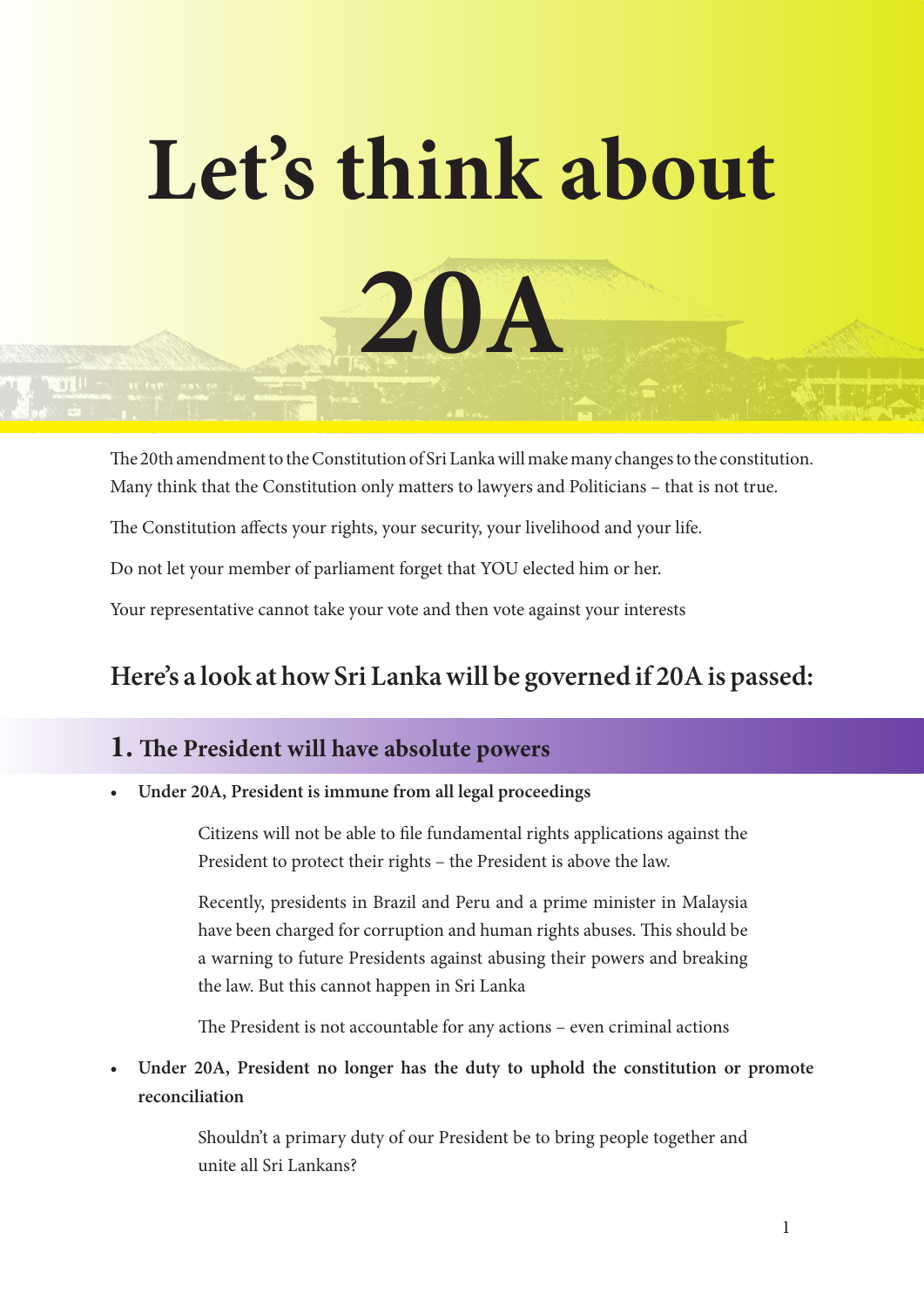#### **• Under 20A, President dominates the cabinet**

The President decides on the number of ministers, assigns ministries and selects all the ministers. This includes Cabinet ministers, deputy ministers, state ministers and acting ministers - and the President can dismiss them at will.

The President can take on any ministry that he wishes, and any number of ministries that he or she wishes.

Can the President, a single individual, address all issues such as environment, land, labour, trade?

Can all citizens be confident that their interests are protected by one central authority?

The 20th amendment is all about 'I, the President' - what happens to 'We, the People'?

### **2. Return of the jumbo Cabinet**

Sri Lanka holds the record for having the largest cabinet in the world - bigger than cabinets in India – a country with 1 billion people

In 2005, Sri Lanka had 52 cabinet members. In 2007, 33 non- cabinet members and 19 Deputy Ministers were appointed.

Out of a parliament of 225 members, 104 persons had some ministerial position

Under 20A, the President can break Sri Lanka's past record for large cabinets if he or she wishes

#### **• What is the need for jumbo cabinets?**

The purpose is the give perks and privileges to many parliamentarians and secure their loyalty.

We, the People then must pay for this - there will be less money for schools, hospitals and the essentials to make life better for ordinary people.

Is this what citizens want?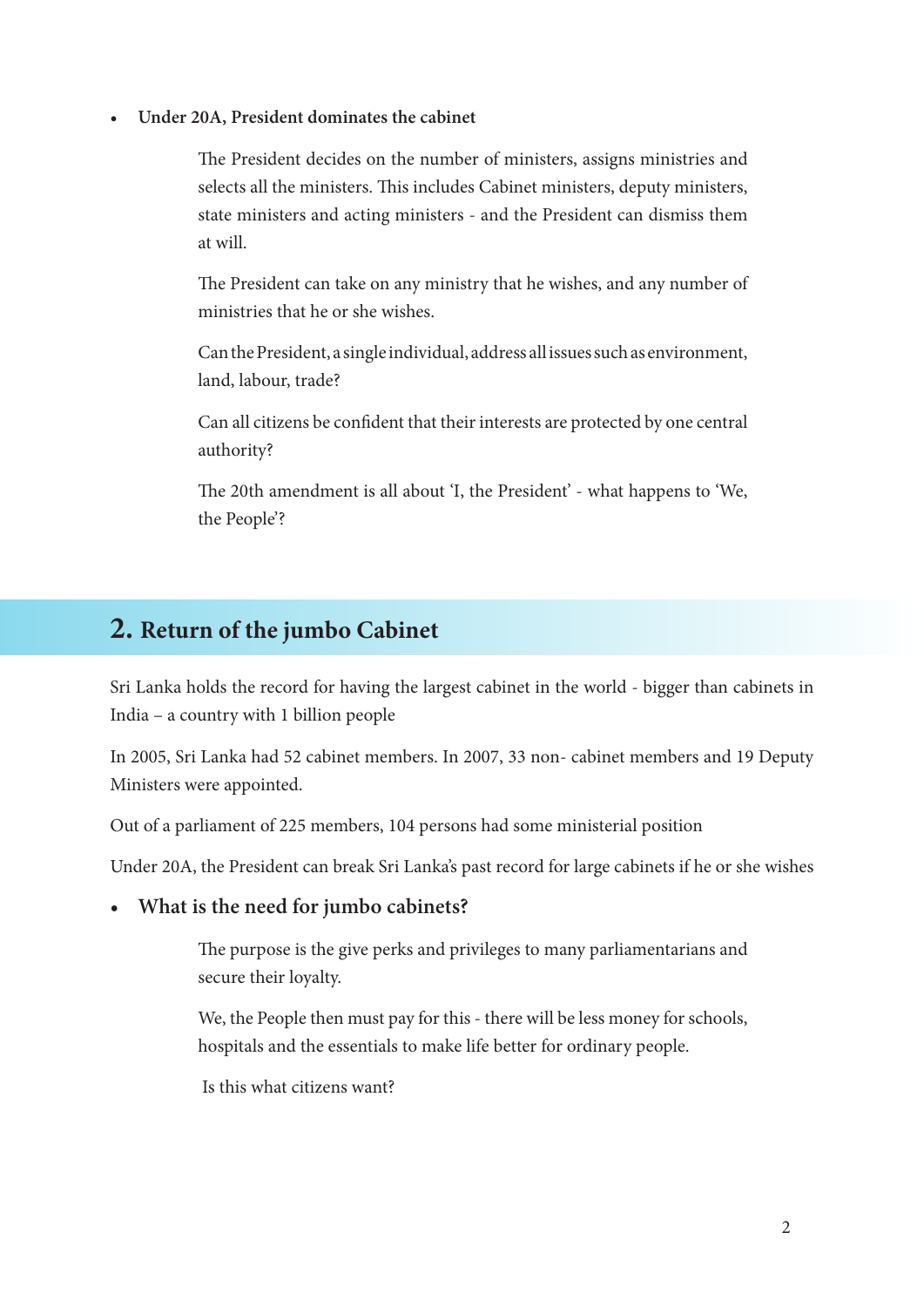# **3. The President dominates over the Prime Minister and Parliament**

The President is elected by the People

The Prime Minister is a member of Parliament and the Prime Minister and other members of Parliament are also elected by the people.

Electing Parliament is also an expression their sovereignty.

Notwithstanding this,

**• Under 20A, the President can dissolve parliament,** dismissing the Prime Minister and Parliament and calling for new elections.

> The President can do this one year after a General Election, although the Prime Minister may have the majority support of the parliament

**• Under 20A, Prime Minister no longer has a deciding voice on matters relating to the Cabinet**

> The President will consult the Prime Minister IF the President thinks it is necessary.

The President does not have to follow the advice of the Prime Minister

**• Under 20A, the President can remove the Prime Minister without dissolving Parliament.**

The President can appoint a replacement Prime Minister from Parliament who, in the opinion of the President, will have the confidence of Parliament.

The President can also assign to himself the powers and functions of the Prime Minister.

**• Under 20A, the president can undermine the Prime Minister**

The Prime Minister will have limited powers - what then will be the purpose of the office?

A simple majority in Parliament can pass a resolution to request the President to dissolve Parliament

These are ways of controlling parliament – an institution that is elected by the people.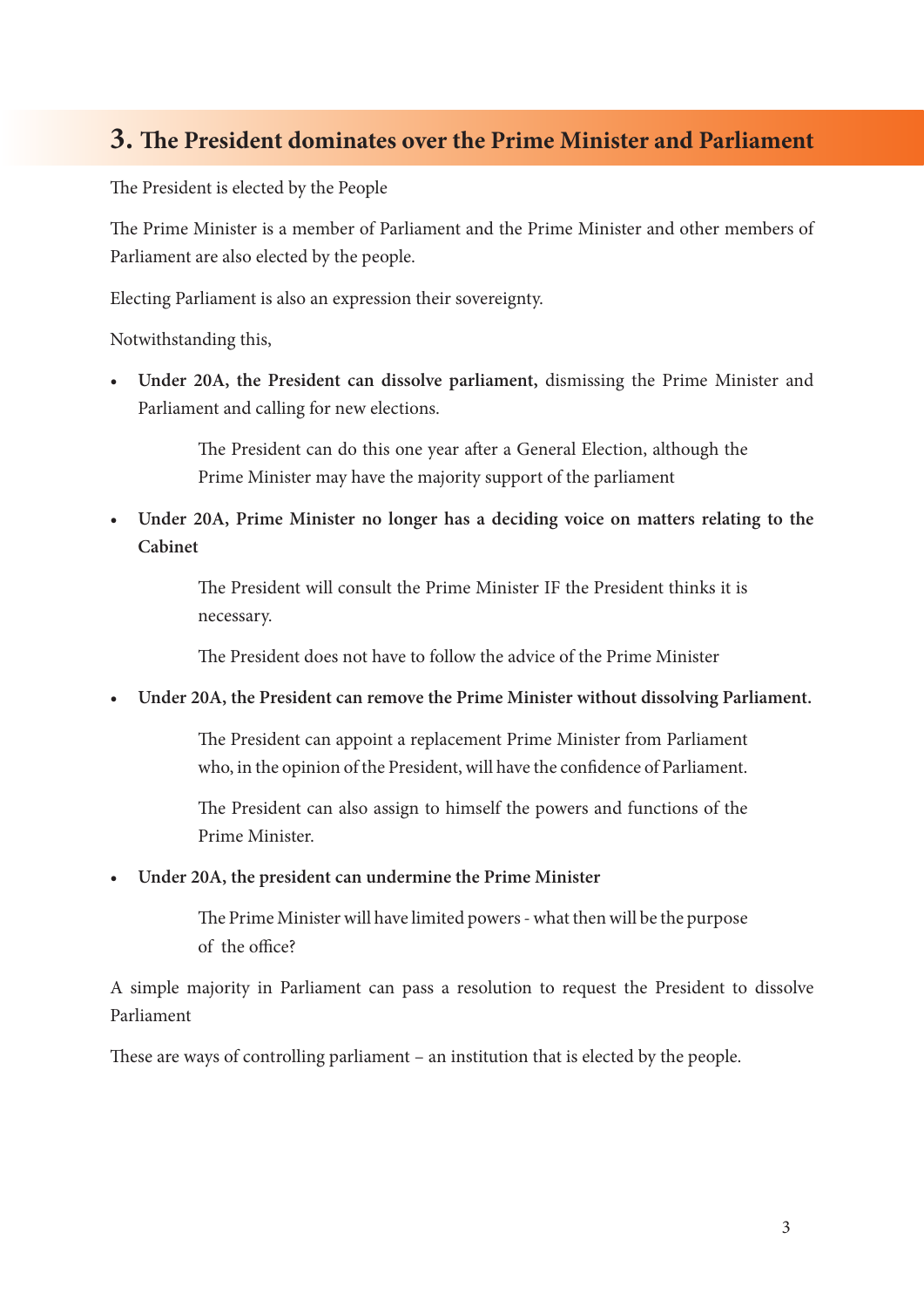# **We, the people, must question if we are ready to do away with Parliament:**

Sri Lankans started voting in 1935 and we have been a Parliamentary democracy since 1948

We take parliamentary elections seriously

In 2020, despite the Covid – 19 pandemic, 70% of the electorate went to the polls to vote

Can Sri Lanka afford to have frequent parliamentary election every time the President chooses to dissolve Parliament?

Can Sri Lanka deal with the costs and instability that frequent elections create?

Are citizens ready to do away with parliament?

# **4. Citizens are shut out of the law-making process**

In a functioning democracy, the public must have the opportunity to make inputs to legislation.

They should study the bills, discuss them, and make recommendations to parliament through the media and their representatives.

**• Under 20A, the public will have only 7 days to study and challenge the Bill.**

If the President classifies it as an 'Urgent Bill in the national interest' and refers it directly to the Supreme Court, the Supreme Court has 24 hours or 72 hours to decide on its constitutionality.

It is the President and not the Courts that decides if the Bill should or can be reviewed in 24 hours or 72 hours.

This short time frame shuts citizens out of the process of reviewing Bills.

**Sri Lanka has confronted many instances of poorly drafted laws - do citizens want this rushed legislative process to continue?**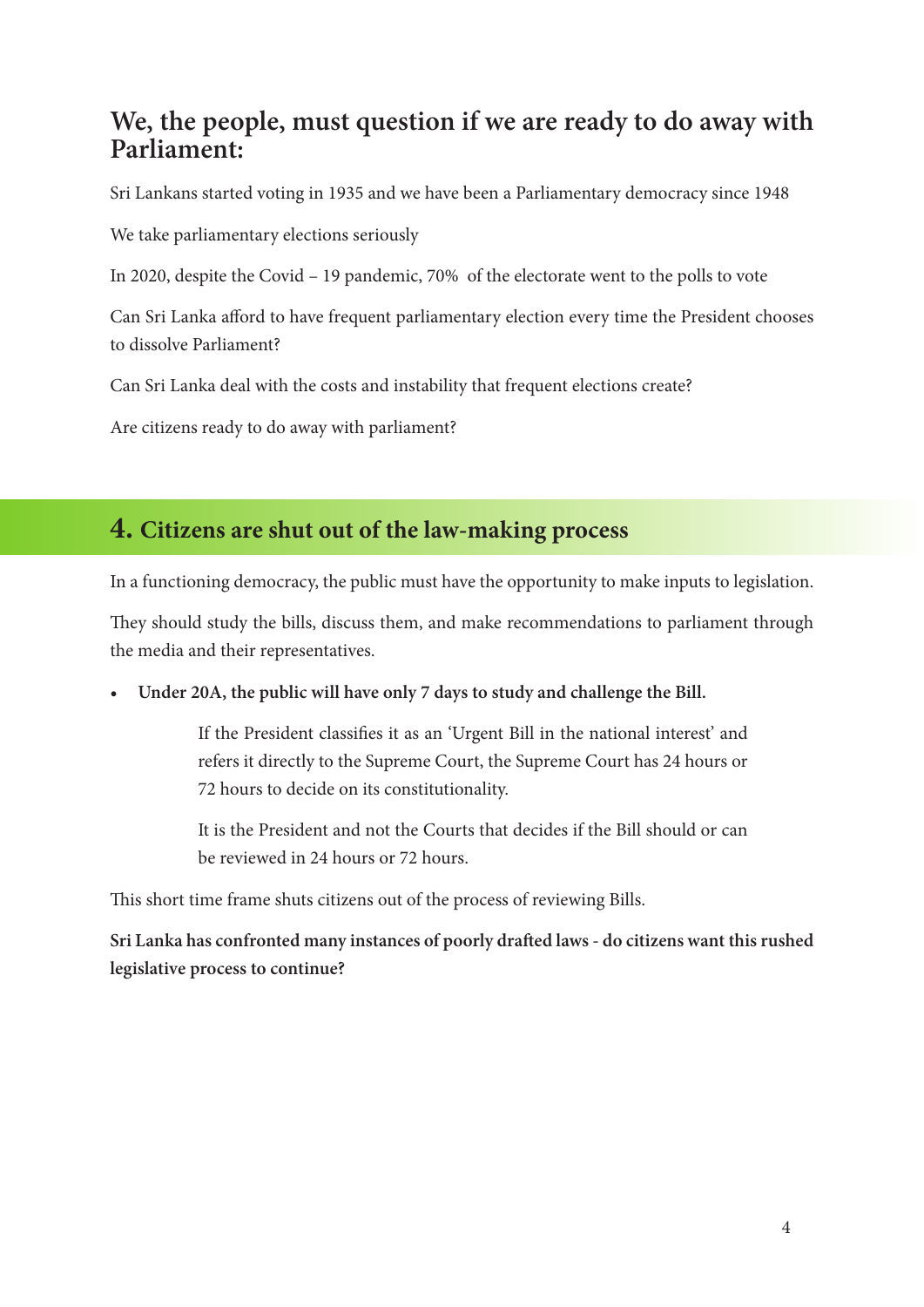# **5. Impact on independent Constitutional Commissions**

The politicised selection of officials to key posts leads people to lose trust that public officials would be neutral and impartial.

The 19th Amendment introduced Constitutional Council that is politically inclusive to make recommendations to the President on key appointments.

These key appointments included the 9 independent constitutional commissions and to judges of the Supreme Court, Court of Appeal, Attorney General, Auditor General, Inspector General of Police, the Ombudsman and Secretary General of parliament. The removal of these officials also requires the approval of the Constitutional Council.

These are the checks and balances built into make democracy strong.

**• Under 20A, the Constitutional Council with 3 eminent persons is replaced it with a Parliamentary Council**

The Parliamentary Council is a political body that will work on party lines.

It can make observations on appointments but the observations are not binding.

It has no powers and cannot be independent and make independent and impartial decisions - what purpose will it serve?

**• Under 20A, the independence and the powers of the Election Commission are impacted**

The President alone would appoint the Election Commission, the Chair of the Commission and any temporary members.

The Election commission may not issue guidelines relating conduct during an election to the public service, such as it has done to the media during recent elections.

The general failure to comply with the guidelines or directions of the Election Commission is no longer an offense.

**Can the Election Commission ensure that elections conducted are free, fair and transparent if it may not issue guidelines relating to the public service and there is no penalty for noncompliance?**

**Are you concerned how this may influence the powers of the Election Commission to conduct free and fair elections?**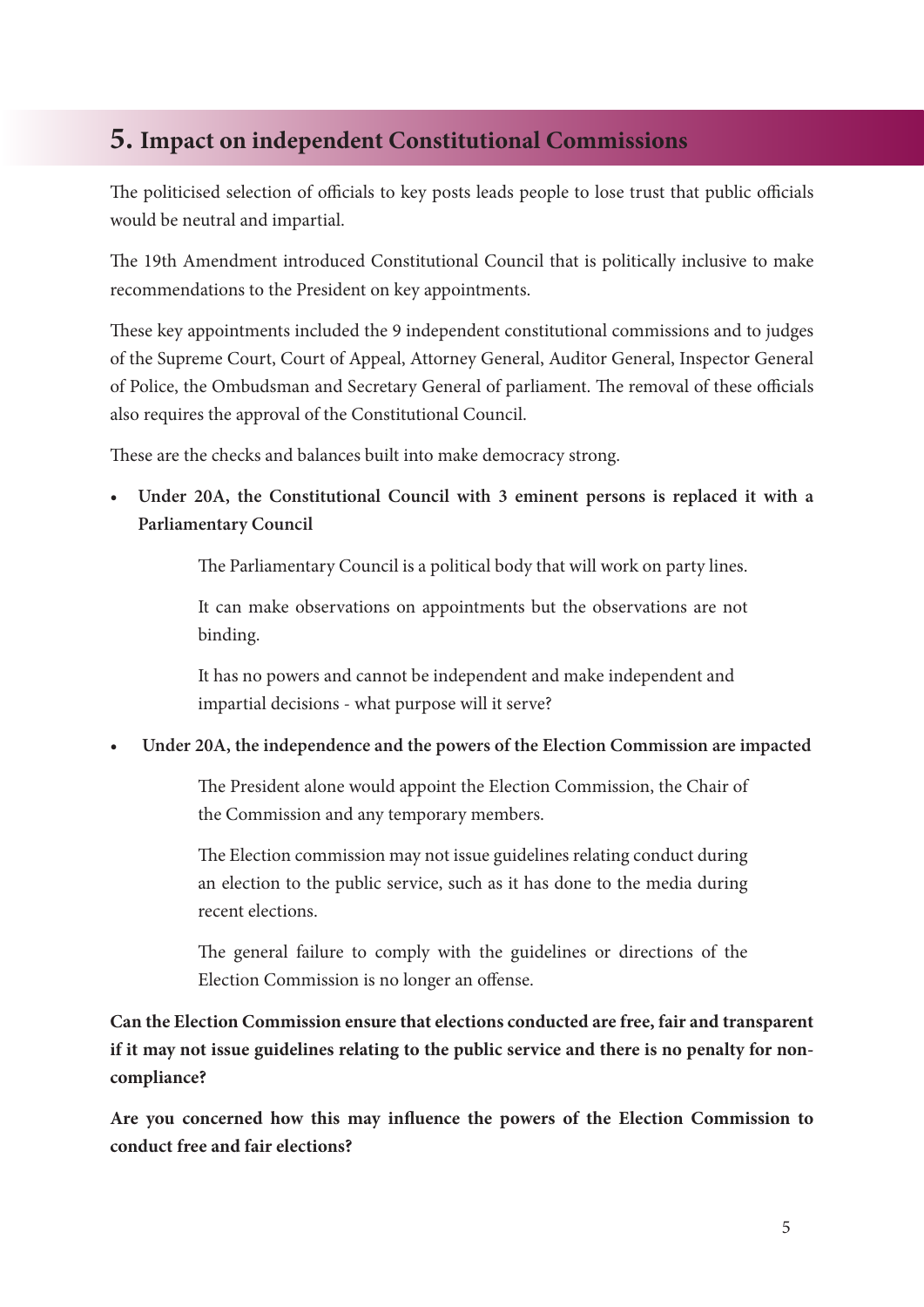#### **• Under 20A, the independence and the powers of the National Police Commission are impacted**

The President alone will have the power to appoint and remove members of the National Police Commission

The Inspector General of Police is no longer present at Commission meetings.

There is no appeal against the decisions of the commission.

The National Police Commission has no powers to appoint, promote, transfer, dismiss or discipline police officers.

The Commission may only investigate complaints against police officers made by the public, and that too in accordance with laws drafted by parliament.

**• Under 20A, the independence and the powers of the Judicial Service Commission are impacted**

> The role of the JSC is the appointment, transfer, dismissal and disciplinary control of judicial officers such as District Judges and Magistrates, and the appointment of scheduled public officers.

> It therefore helps maintain impartiality in judicial decisions and frees them from Executive control.

> The President may appoint any two judges to the Judicial Service commission. They do not have to be senior judges or have any experience serving as a Judge of a Court of First Instance (i.e. a Primary Court or a Magistrates Court.)

> The President may appoint or remove such member without any reference to the Parliamentary Council.

> There are no criteria for appointments to the Judicial service commission – e.g. age, qualifications, experience, seniority etc.)

> The Parliamentary Council does not have the opportunity even to make on observation on these appointments and removals.

> **Unfettered powers of the President over the Judicial Service Commission give the President unfettered power over the Judiciary**

**Will citizens be protected by the rule of law?**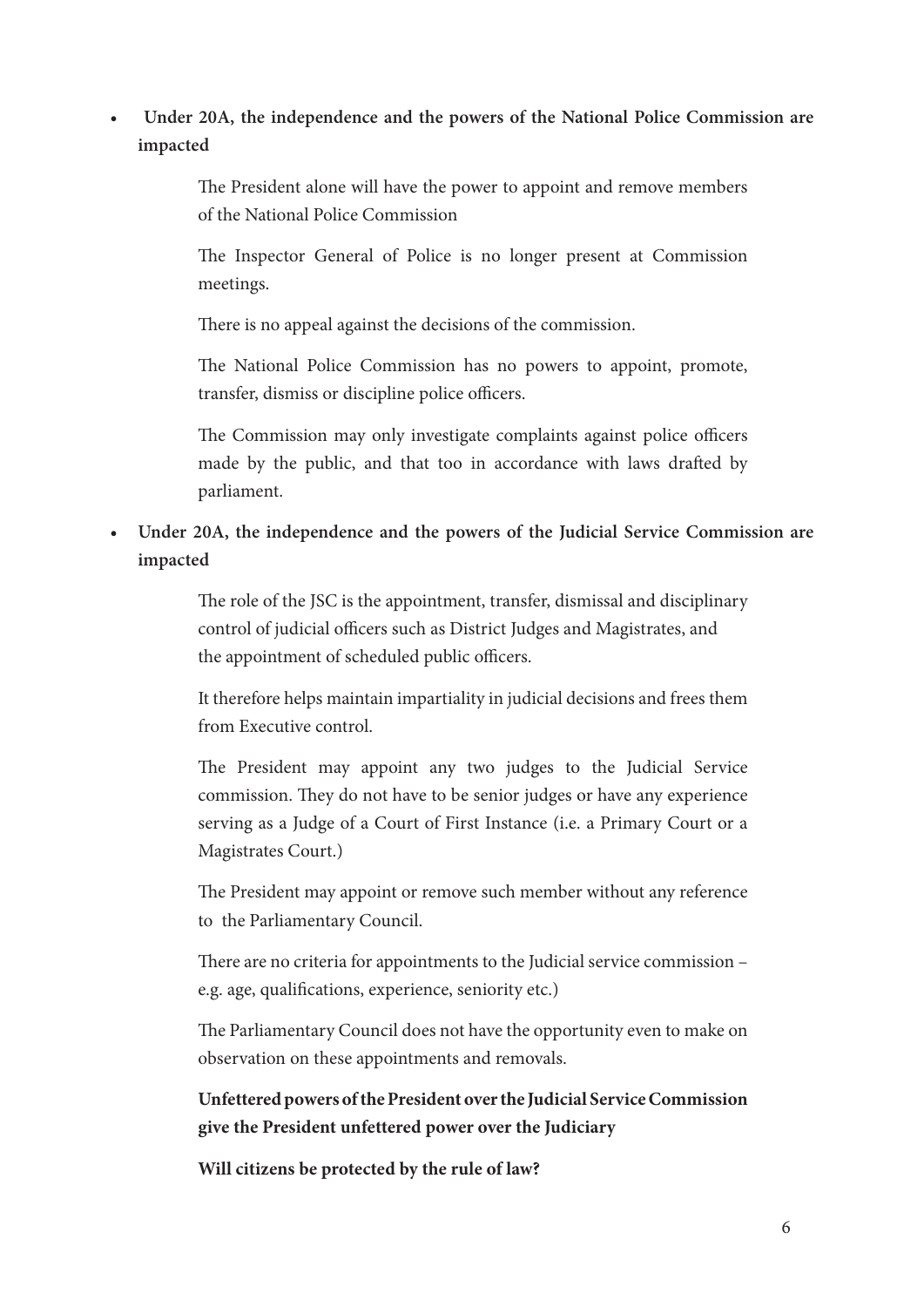#### **• Under 20A, the independence and the powers of the Commission to investigate Allegations of Bribery and Corruption are impacted**

The 20th amendment removes the constitutional recognition of the Commission to investigate Allegations of Bribery and Corruption, therefore allowing for a future Parliament to abolish the commission altogether.

Sri Lanka is the 93rd least corrupt nation out of 180 countries

According to The 2019 Corruption Perceptions Index reported by Transparency International, out of 180 countries Sri Lanka ranks 93rd.

Do we citizens not want to resist the bribery and corruption that is ruining the economy of the country, the quality of services, political institutions and social structures?

Do we not want a body to ensure this does not take place, and detect it if it does?

**• Under 20A, the National Procurement Commission and the Audit Service Commission are abolished**

> Sri Lanka will have an unregulated and non-transparent procurement (tender) process, opening doors to more corruption.

> The lack of an independent Audit commission will ensure that waste, fraud and money laundering will not be detected or made public and therefore will not be punishable.

Sri Lanka has been on the watch list as a haven for money laundering and if this becomes an issue again, Sri Lanka will be under international scrutiny, not as a favoured destination for foreign investment but rather as shady economy.

#### **• Under 20A, the independence and the powers of the Public Service Commission are impacted**

The Public Service Commission (PSC) has the powers of appointment, promotion, transfer, disciplinary control and dismissal of public officers, as well as to formulate rules, regulations and procedures relating to the Public Service.

The members of the PSC would be appointed and removed by the President without the approval of the Parliamentary Council.

This PSC may appoint a Committee of 3 persons who are NOT members, and delegate to them the powers of appointment, promotion, transfer, disciplinary control and dismissal of certain categories of public officers.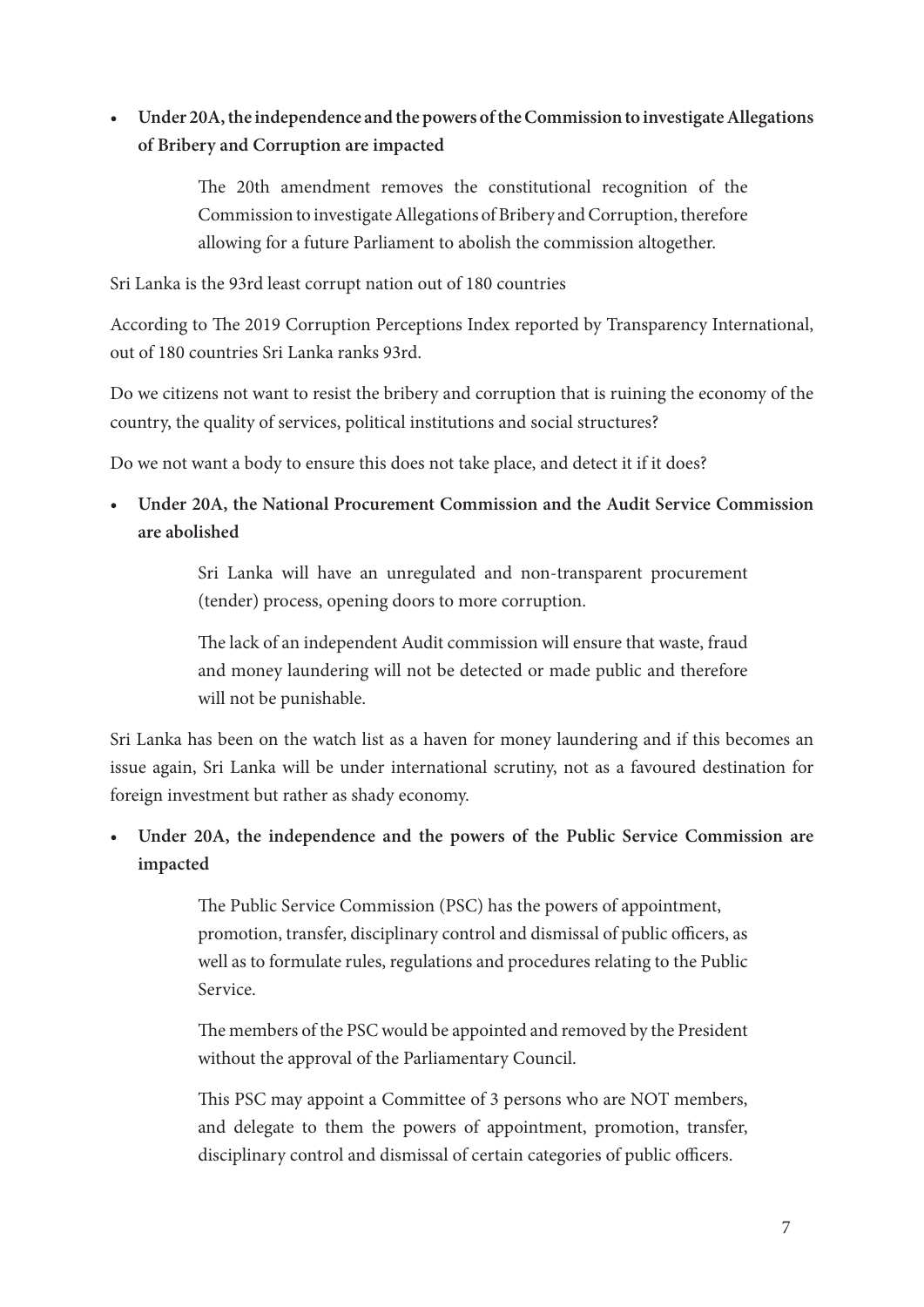The Cabinet of Ministers will specify the categories of officers that fall within the mandate of this Committee.

No court or tribunal can inquire into or question the powers or actions of the Commission of the Committee.

The PSC will be a shell with the Committee having more powers. This is likely to lead to the politicization of the Public Service and undermine the service conditions of public officers.

#### **Public officers are employed by the State and the state is the largest employer in the country.**

**However, successive governments have interfered with the public officers and the ways in which they work.** 

#### **Will they have security of tenure and fair terms of employment?**

**• Under 20A, other Independent Commissions are at risk.**

Members of the Human Rights Commission, Finance Commission, Delimitation Commission, University Grants Commission, the Official Languages Commission, the Auditor General and the Commission to Investigate Allegations of Bribery and Corruption are no longer Public officers.

Are you as a citizen concerned that key commission are being dropped and other commissions being neutralized?

15963 persons have at various times appealed to the National Human Rights Commission for redress between 2016 and 2018.

**• Under 20A, the Office of the President and Prime Minister are not required to be audited by the Auditor General**

> Waste, fraud and corruption are controlled through Tender Boards and Audit commissions.

> The potential for waste, fraud and corruption may impact on your rights and security as a citizen.

Are you concerned?

#### **• Under 20A, Dual Citizens can become parliamentarians and even be elected as president**

When a person becomes a citizen of another country, they have to swear allegiance to that country. In some countries they may even have to bear arms for that country. If such persons have to decide on a matter that affects Sri Lanka and the country in which they acquired citizenship, top which country will they be loyal? How will we have full confidence in that person?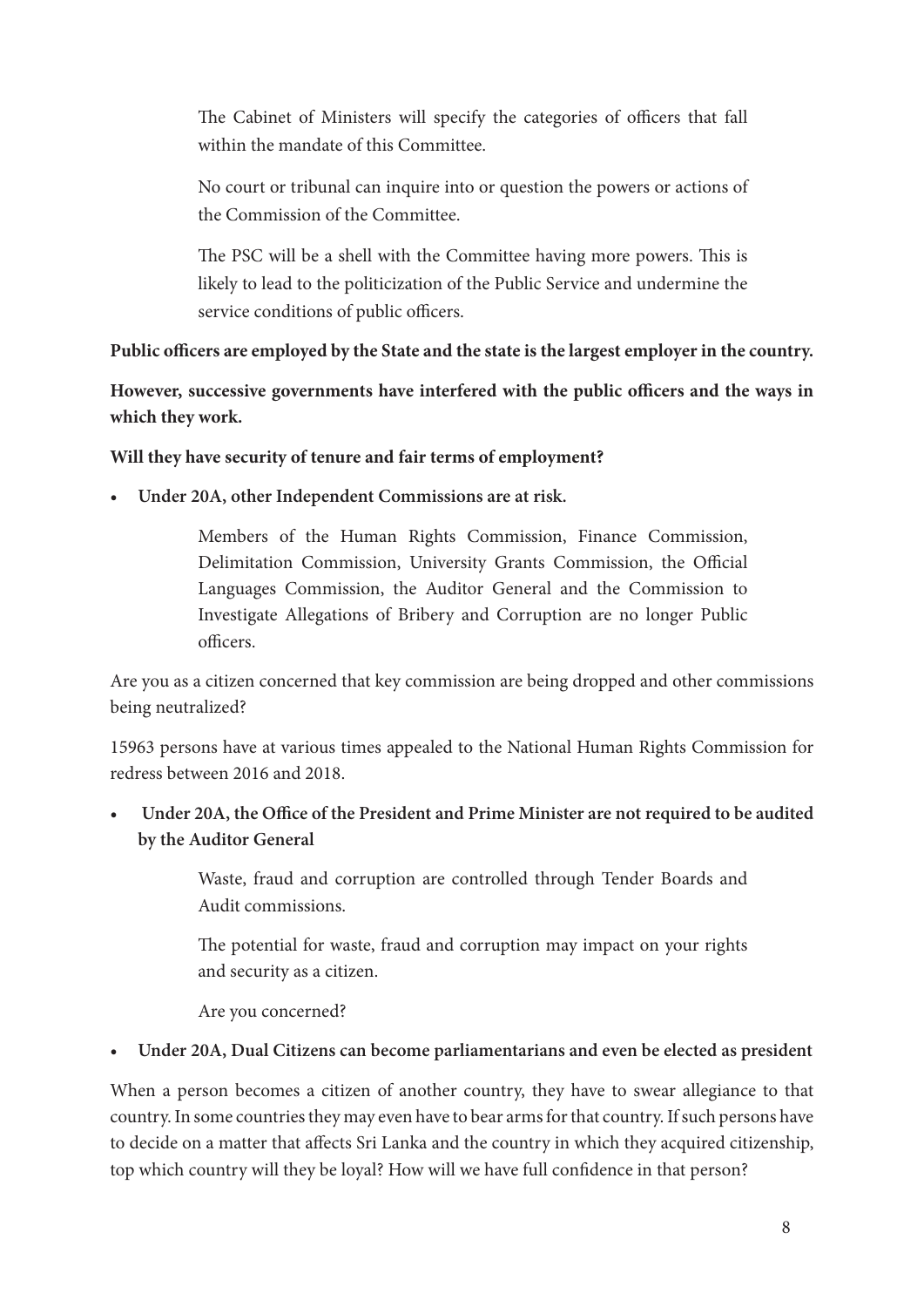# **Questions to ask your Member of Parliament**

# **Give us 09 good reasons why you are voting for the 20th Amendment**

Citizens elect our MPs to represent our issues and demands in the Parliament - we need you to be our representatives.

#### **1. Parliament is being side lined under 20A.**

Will you support legislation that takes your voice away so you can't represent your voters' aspirations anymore?

#### **2. All powers are centralized with the President under 20A.**

Is it safe to allow one person to take all the responsibility and powers? What happens if the President falls ill? He may be replaced by someone who we did not vote for and who will have all these powers.

#### **3. The Audit Commission and the Procurement commission would be removed by 20A.**

Shouldn't the government be accountable for how it spends the citizens' money?

#### **4. Other commissions may also be removed under 20A**.

Who can we go to resolve land issues, promotions and harassment by local officials? Court proceedings take too much time and money. Poor people cannot afford to go to the courts.

#### **5. Do you feel responsibility to the citizens who voted for you, or only to the President and Prime Minister?**